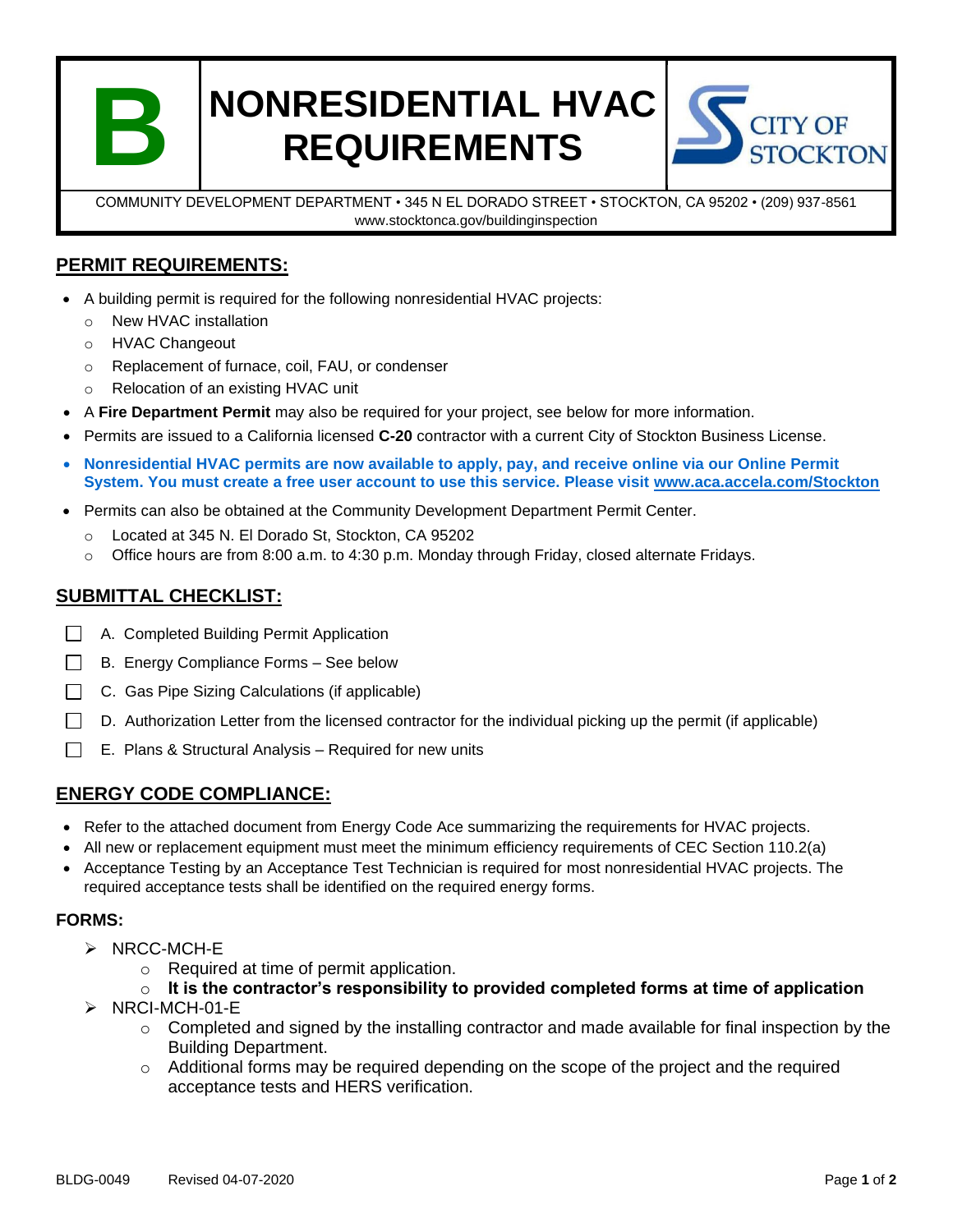

#### **ADDITIONAL REQUIREMENTS:**

Provide equipment specifications from the manufacturer for new or replacement equipment that includes the unit weight (see below for units heavier than the existing unit), electrical requirements, and gas requirements. Below is a sample table that you may use to document the equipment specs:

| <b>MECHANICAL EQUIPMENT SCHEDULE</b> |       |                     |                            |                             |            |            |             |                       |                  |  |  |
|--------------------------------------|-------|---------------------|----------------------------|-----------------------------|------------|------------|-------------|-----------------------|------------------|--|--|
| Manufacturer                         | Model | Fuel<br><b>Type</b> | CFM <sup>1</sup><br>Rating | Unit <sup>3</sup><br>Weight | Electrical |            |             | Location <sup>2</sup> | Gas <sup>4</sup> |  |  |
|                                      |       |                     |                            |                             | Voltage    | <b>MCA</b> | <b>MOCP</b> |                       | BTUs/Hr          |  |  |
|                                      |       |                     |                            |                             |            |            |             |                       |                  |  |  |
|                                      |       |                     |                            |                             |            |            |             |                       |                  |  |  |
|                                      |       |                     |                            |                             |            |            |             |                       |                  |  |  |
|                                      |       |                     |                            |                             |            |            |             |                       |                  |  |  |

#### **NOTES:**

- 1. If the new or replacement unit has smoke detection installed, exceeds 2,000 CFM, or serves a room where multiple systems exceed 2,000 CFM, the system must be equipped with duct smoke detection and an automatic shutoff. A **Fire Department Permit will be required** in accordance with the California Fire Code. Contact the City of Stockton Fire department at (209) 937-8271 for more information about this requirement.
- 2. A Site Plan is required with all submittals for new ground mounted equipment.
- 3. For new rooftop units or replacement units that are heavier than the existing unit a structural analysis shall be provided with the submittal. Provide a partial roof framing plan, connection details, and structural calculations in accordance with California Building Code Chapter 16.
- 4. Gas pipe sizing calculations are required for new units or replacement units with a higher gas load demand. If the units will be served by a gas line fed directly from the gas meter, calculations may not be required.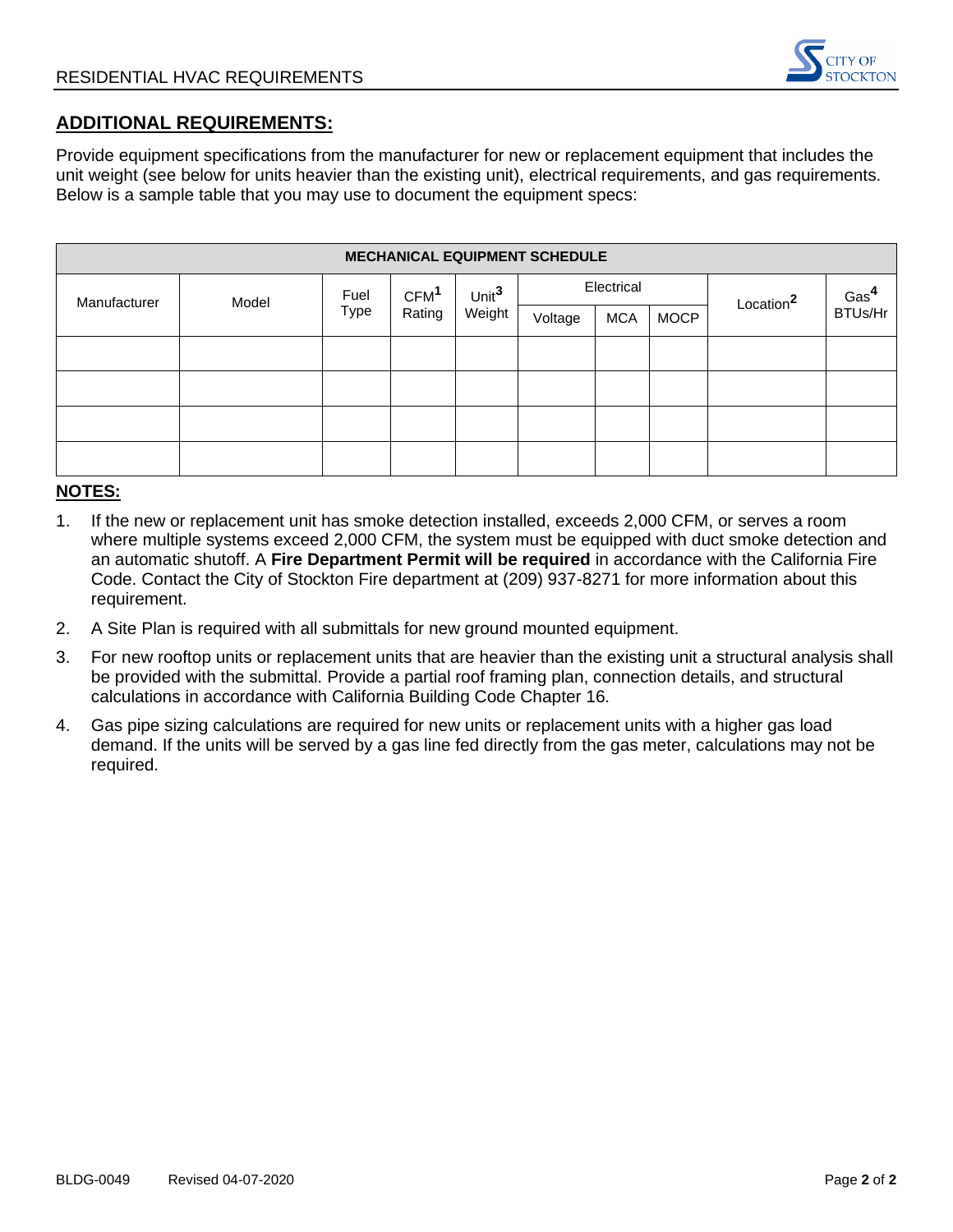## 2019 ENERGY CODE

#### Resources<sup>T</sup> Title 24, Part 6 **Iriggers**

### **Nonresidential**  Ace **Figure 1, Part 6**<br>**Small Commercial HVAC – Alterations**

### **Packaged Units — Single-zone, Direct Expansion (DX) — Split Systems**

|                                                                    | <b>landatory Requirements</b>                                                          |                                                                                             |                                             |                                             |                                                  |                                                                              |                              |                                                                                                   | $\theta$ Prescriptive Requirements                          |                                        |                                        |                                                          |                                                |                                            |                                                      |                              |
|--------------------------------------------------------------------|----------------------------------------------------------------------------------------|---------------------------------------------------------------------------------------------|---------------------------------------------|---------------------------------------------|--------------------------------------------------|------------------------------------------------------------------------------|------------------------------|---------------------------------------------------------------------------------------------------|-------------------------------------------------------------|----------------------------------------|----------------------------------------|----------------------------------------------------------|------------------------------------------------|--------------------------------------------|------------------------------------------------------|------------------------------|
| <b>Change This</b><br>(and nothing else)                           | Tstat <sup>B</sup><br>§§110.2(c),<br>$110.12(a)$ ,<br>120.2 (a), (b),<br>$(c)$ & $(e)$ | Supply &<br>Exhaust<br><b>Dampers</b><br>(ventilation<br>provided<br>by HVAC)<br>\$120.2(f) | Min.<br>Cooling<br>Efficiency<br>\$110.2(a) | Min.<br>Heating<br>Efficiency<br>\$110.2(a) | Ventil-<br>ation<br>Calcs <sup>J</sup><br>\$120. | Demand<br>Control<br>Ventil-<br>ation <sup>D, J</sup><br>§§120.1(c)<br>3 & 4 | Duct<br>Insulation<br>§120.4 | Demand<br>Shed<br><b>ControlsE</b><br>§§110.2(c),<br>110.12(a),<br>110.12(b),<br>$120.2(b)$ , (h) | Occupant<br>Sensor<br>Ventilation<br>Control<br>\$120.1(d)5 | Cooling<br>Load<br>Calcs<br>\$140.4(b) | Heating<br>Load<br>Calcs<br>\$140.4(b) | Equipment<br>Sizing<br>(per load<br>calcs)<br>\$140.4(a) | Fan<br><b>Power</b> <sup>F</sup><br>\$140.4(c) | Econo-<br>mizer <sup>G</sup><br>\$140.4(e) | Duct<br>Seal<br>& Test <sup>H, J</sup><br>\$140.4(1) | Fan<br>Control<br>\$140.4(m) |
| Whole Pkg Unit<br>or Split System<br>NO ALTERED DUCTS              | <b>YES</b>                                                                             | <b>YES</b>                                                                                  | <b>YES</b>                                  | <b>YES</b>                                  | <b>YES</b>                                       | <b>YES</b>                                                                   | n <sub>0</sub>               | <b>YES</b>                                                                                        | <b>YES</b>                                                  | <b>YES</b>                             | <b>YES</b>                             | <b>YES</b>                                               | <b>YES</b>                                     | <b>YES</b>                                 | <b>YES</b>                                           | <b>YES'</b>                  |
| <b>Cooling Coil of</b><br>Packaged System                          | <b>YES</b>                                                                             | n <sub>0</sub>                                                                              | <b>YES</b>                                  | n <sub>0</sub>                              | n <sub>0</sub>                                   | n <sub>0</sub>                                                               | n <sub>0</sub>               | <b>YES</b>                                                                                        | n <sub>0</sub>                                              | n <sub>0</sub>                         | n <sub>0</sub>                         | n <sub>0</sub>                                           | n <sub>0</sub>                                 | n <sub>0</sub>                             | <b>YES</b>                                           | n <sub>0</sub>               |
| Split System Outdoor<br><b>Condensing Unit</b>                     | <b>YES</b>                                                                             | n <sub>0</sub>                                                                              | <b>YES</b>                                  | <b>YES<sup>c</sup></b>                      | no                                               | n <sub>0</sub>                                                               | no                           | <b>YES</b>                                                                                        | n <sub>0</sub>                                              | n <sub>0</sub>                         | no                                     | no                                                       | no                                             | n <sub>0</sub>                             | <b>YES</b>                                           | n <sub>0</sub>               |
| Split System, Air<br>Handler, or Cooling or<br><b>Heating Coil</b> | <b>YES</b>                                                                             | n <sub>0</sub>                                                                              | <b>YES</b>                                  | <b>YES<sup>c</sup></b>                      | n <sub>0</sub>                                   | n <sub>0</sub>                                                               | n <sub>0</sub>               | <b>YES</b>                                                                                        | n <sub>0</sub>                                              | n <sub>0</sub>                         | n <sub>0</sub>                         | n <sub>0</sub>                                           | <b>YES</b>                                     | <b>YES</b>                                 | <b>YES</b>                                           | n <sub>0</sub>               |
| Ductwork <sup>A</sup>                                              | n <sub>0</sub>                                                                         | n <sub>0</sub>                                                                              | n <sub>0</sub>                              | n <sub>0</sub>                              | no                                               | n <sub>0</sub>                                                               | <b>YES</b>                   | no                                                                                                | n <sub>0</sub>                                              | n <sub>0</sub>                         | no                                     | no                                                       | n <sub>0</sub>                                 | n <sub>0</sub>                             | <b>YES</b>                                           | n <sub>0</sub>               |
| New or Replacement<br>Ducts and Whole Pkg<br>Unit or Split System  | <b>YES</b>                                                                             | <b>YES</b>                                                                                  | <b>YES</b>                                  | <b>YES</b>                                  | <b>YES<sup>K</sup></b>                           | <b>YES</b>                                                                   | <b>YES</b>                   | <b>YES</b>                                                                                        | <b>YES</b>                                                  | <b>YES</b>                             | <b>YES</b>                             | <b>YES</b>                                               | <b>YES</b>                                     | <b>YES</b>                                 | <b>YES</b>                                           | <b>YES'</b>                  |

**NOTE: For Nonresidential HVAC systems, a change in blower motor, compressor or condenser coil is considered a repair and does not trigger the Energy Code. However, repairs must not increase the pre-existing energy consumption of the repaired component, system or equipment.**

- A Check with your local building department to see if changes to duct work only will require a permit.
- B Thermostats also must comply with requirements of Reference [Joint Reference Appendix 5 \(JA5\)](https://energycodeace.com/site/custom/public/reference-ace-2019/Documents/appendixja5technicalspecificationsforoccupantcontrolledsmartther.htm) per [§120.2\(b\)4](https://energycodeace.com/site/custom/public/reference-ace-2019/Documents/section1202requiredcontrolsforspaceconditioningsystems.htm) (Mandatory for single zone air conditioners and heat pumps) and [§141.0\(b\)2Ei](http://energycodeace.com/site/custom/public/reference-ace-2016/index.html#!Documents/sec1410additionsalterationsrepairstoexistingbuildingsthatwillben.htm) (Prescriptive).
- C If split system operates as a heat pump, heating efficiency must meet meet Mandatory requirements in [§110.2\(a\)](https://energycodeace.com/site/custom/public/reference-ace-2019/Documents/section1102mandatoryrequirementsforspaceconditioningequipment.htm) plus the supplemental electric resistance heater control requirements of [§110.2\(b\).](https://energycodeace.com/site/custom/public/reference-ace-2019/Documents/section1102mandatoryrequirementsforspaceconditioningequipment.htm)
- D If the system has an airside economizer or modulating outside air control or a design flow rate >3,000 cfm and serves a high-density space (≥25 people per 1,000 ft<sup>2</sup>).
- E If the altered unit has DDC to the zone level, the requirements of [§§110.12\(a\), 110.12\(b\)](https://energycodeace.com/site/custom/public/reference-ace-2019/index.html#!Documents/section11012mandatoryrequirementsfordemandmanagement.htm) and [120.2\(h\)](https://energycodeace.com/site/custom/public/reference-ace-2019/Documents/section1202requiredcontrolsforspaceconditioningsystems.htm) must be met. Otherwise, the altered unit's thermostatic controls must comply with [JA5,](https://energycodeace.com/site/custom/public/reference-ace-2019/Documents/appendixja5technicalspecificationsforoccupantcontrolledsmartther.htm) which also includes demand shed control requirements.F If total system nameplate fan power power is  $>$  5 HP.
- G If > 54,000 Btu/h cooling capacity (4.5 tons).
- H If system is Constant Air Volume (CAV) single-zone and serves < 5,000 ft<sup>2</sup> conditioned floor area, and > 25% of the duct surface is outdoors or in unconditioned space, including under a roof that has a U-factor greater than the U-factor of the ceiling, or does not meet current Prescriptive insulation requirements.
- DX cooling systems with ≥65,000 Btu/hr cooling capacity, and chilled water and evaporative systems with fan motors ≥1/4 hp require a minimum of 2 stages of fan control. Systems that include an air side economizer require a minimum of 2 stages of fan control during economizer operation. All systems required to control the space temperature by modulating the airflow to the space have fan power limits at half speed.
- J Duct systems and ventilation systems serving healthcare facilities are exempt from this requirement and must instead be sealed in accordance with the California Mechanical Code.
- K Requires a MERV 13 filter.

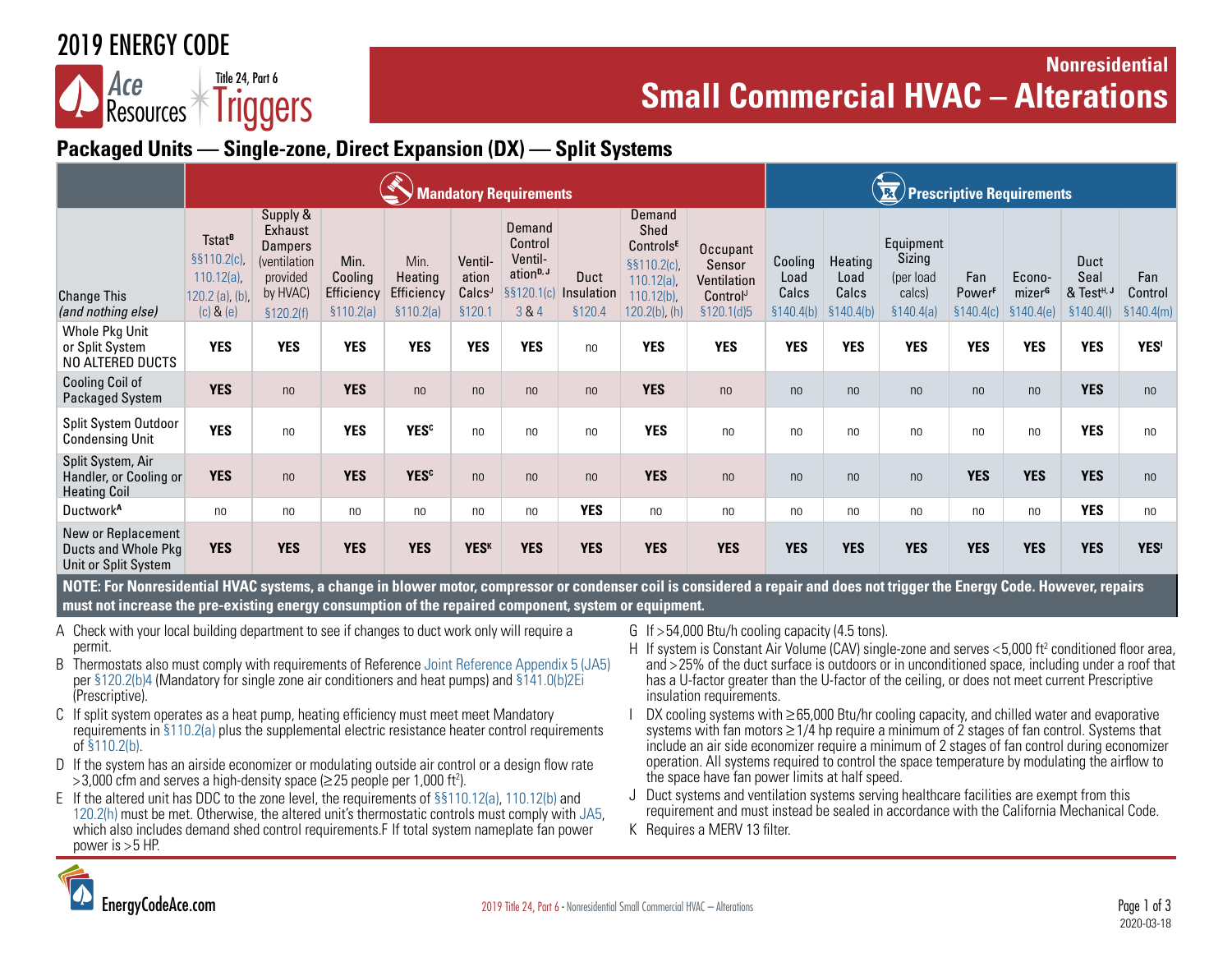#### **Acceptance Tests: Packaged Units — Single-zone, Constant Air Volume (CAV) — and Split Systems**

| <b>Change This</b><br>(and nothing else)                                                                                                                                    | <b>Form</b><br>NRCA-MCH-02-A:<br><b>Ventilation Systems</b><br>Adequate OSA<br>(when ventilation<br>provided by HVAC) | <b>Form</b><br>NRCA-MCH-03-A<br>Constant-volume, Single-<br>zone Unitary A/C and HP<br>Temperature Scheduling &<br>Controls for DX units<br>Proper system temperature<br>scheduling & controls for DX units | <b>Form</b><br>NRCA-MCH-04a-H<br><b>Form</b><br>NRCA-MCH-04b-A:<br><b>Air Distribution</b><br>Systems <sup>c</sup><br>Duct leakage rate | <b>Form</b><br>NRCA-MCH-05-A<br>Air Economizer<br><b>Controls</b><br>Proper operation of<br>economizer controls | <b>Form</b><br>NRCA-MCH-06-A:<br><b>Demand Control</b><br>Ventilation<br>Proper operation of<br>DCV controls | <b>Form</b><br>NRCA-MCH-11-A<br><b>Demand Shed</b><br>Controls<br>Demand response <sup>E</sup> | <b>Form</b><br>2019-NRCA-MCH-19-A:<br>Occupancy Sensor<br>Controls<br>Proper operation of<br>occupancy sensors |  |  |  |  |
|-----------------------------------------------------------------------------------------------------------------------------------------------------------------------------|-----------------------------------------------------------------------------------------------------------------------|-------------------------------------------------------------------------------------------------------------------------------------------------------------------------------------------------------------|-----------------------------------------------------------------------------------------------------------------------------------------|-----------------------------------------------------------------------------------------------------------------|--------------------------------------------------------------------------------------------------------------|------------------------------------------------------------------------------------------------|----------------------------------------------------------------------------------------------------------------|--|--|--|--|
| <b>Whole Package Unit</b>                                                                                                                                                   | <b>YES</b>                                                                                                            | <b>YES</b>                                                                                                                                                                                                  | <b>YES</b>                                                                                                                              | <b>YESB</b>                                                                                                     | <b>YES</b> <sup>D</sup>                                                                                      | <b>YES</b>                                                                                     | <b>YES</b>                                                                                                     |  |  |  |  |
| Air Handler, or Cooling<br>or Heating Coil, or<br><b>Outdoor Condensing</b><br>Unit                                                                                         | n <sub>0</sub>                                                                                                        | <b>YES</b>                                                                                                                                                                                                  | <b>YES</b>                                                                                                                              | n <sub>0</sub>                                                                                                  | n <sub>0</sub>                                                                                               | <b>YES</b>                                                                                     | n <sub>0</sub>                                                                                                 |  |  |  |  |
| <b>Entire Split System</b>                                                                                                                                                  | <b>YES</b>                                                                                                            | <b>YES</b>                                                                                                                                                                                                  | <b>YES</b>                                                                                                                              | <b>YES</b>                                                                                                      | <b>YES</b>                                                                                                   | <b>YES</b>                                                                                     | <b>YES</b>                                                                                                     |  |  |  |  |
| Ductwork <sup>A</sup>                                                                                                                                                       | n <sub>0</sub>                                                                                                        | n <sub>0</sub>                                                                                                                                                                                              | <b>YES</b>                                                                                                                              | n <sub>0</sub>                                                                                                  | n <sub>0</sub>                                                                                               | n <sub>0</sub>                                                                                 | n <sub>0</sub>                                                                                                 |  |  |  |  |
| New or Replacement<br>Ducts and Whole Pkg<br>Unit or Split System                                                                                                           | <b>YESB</b>                                                                                                           | <b>YES</b>                                                                                                                                                                                                  | <b>YES</b>                                                                                                                              | <b>YESB</b>                                                                                                     | YES <sup>D</sup>                                                                                             | <b>YES</b>                                                                                     | <b>YES</b>                                                                                                     |  |  |  |  |
| NOTE: For Nonresidential HVAC systems, a change in blower motor, compressor or condenser coil is considered a repair and does not trigger the Energy Code. However, repairs |                                                                                                                       |                                                                                                                                                                                                             |                                                                                                                                         |                                                                                                                 |                                                                                                              |                                                                                                |                                                                                                                |  |  |  |  |

**must not increase the pre-existing energy consumption of the repaired component, system or equipment.**

- A Check with your local building department to see if changes to duct work only will require a permit.
- B If the system has a factory-installed economizer that is certified operational by the manufacturer to the California Energy Commission's economizer quality control requirements, the in-field functional tests do not have to be conducted. Regardless of whether the economizer is field- or factory-installed, complete the construction inspection, including the compliance with high temperature lockout temperature setpoints.
- C If ducts are for a single-zone CAV unit serving  $<$  5,000 ft<sup>2</sup> and if  $>$  25% duct surface area is in unconditioned space or outdoors. The [NRCA-MCH-04a-H](https://www.energy.ca.gov/title24/2019standards/2019_compliance_documents/Nonresidential_Documents/NRCA/2019-NRCA-MCH-04a-H-AirDistributionDuctLeakage.pdf) Air Distribution Duct Leakage form documents HERS verification and should be submitted to the HERS registry by a HERS provider. The [NRCA-MCH-04b-A](https://www.energy.ca.gov/title24/2019standards/2019_compliance_documents/Nonresidential_Documents/NRCA/2019-NRCA-MCH-04b-A-AirDistributionDuctLeakage.pdf) Air Distribution Duct Leakage form documents Acceptance Testing as performed by an Acceptance Test Technician.
- D If system is single-zone with any controls or multi-zone with direct digital controls (DDC), and has airside economizer, and serves a high-density space ( $\geq$  25 people per 1,000 ft<sup>2</sup>).
- E The acceptance test requirement only applies if the unit has DDC controls.